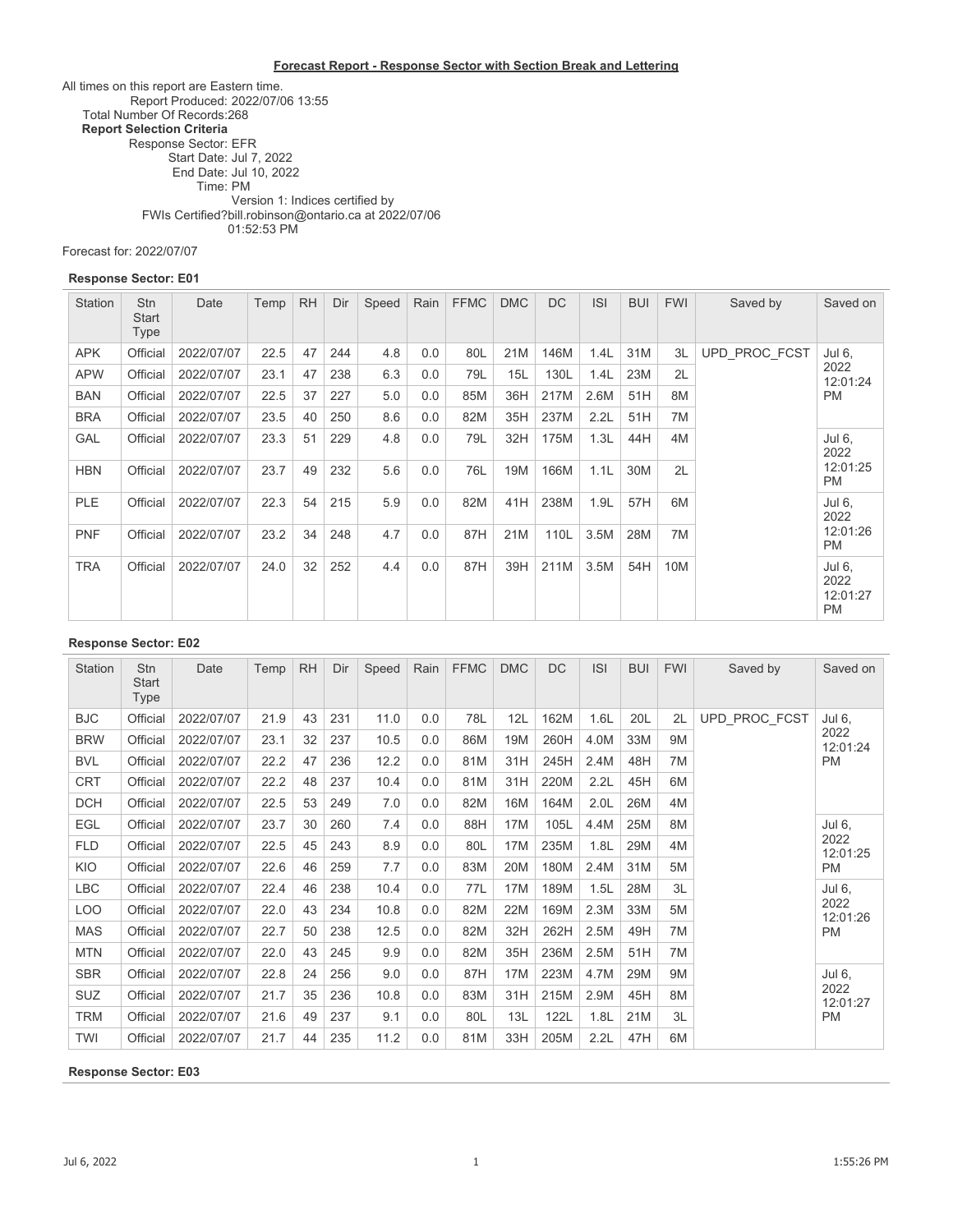**Forecast Report - Response Sector with Section Break and Lettering**

| Station    | Stn<br>Start<br>Type | Date       | Temp | <b>RH</b> | Dir | Speed | Rain | <b>FFMC</b> | <b>DMC</b> | <b>DC</b> | <b>ISI</b> | <b>BUI</b> | <b>FWI</b> | Saved by      | Saved on                                |
|------------|----------------------|------------|------|-----------|-----|-------|------|-------------|------------|-----------|------------|------------|------------|---------------|-----------------------------------------|
| ABL        | Official             | 2022/07/07 | 22.1 | 32        | 234 | 7.5   | 0.0  | 80L         | 9L         | 32L       | 1.7L       | 11L        | 1L         | UPD PROC FCST | Jul 6,<br>2022<br>12:01:24<br><b>PM</b> |
| GOG        | Official             | 2022/07/07 | 22.2 | 46        | 239 | 12.7  | 0.0  | 83M         | 15L        | 141M      | 3.0M       | 24M        | 5M         |               | Jul 6,<br>2022                          |
| <b>KLK</b> | Official             | 2022/07/07 | 21.1 | 36        | 232 | 9.9   | 0.0  | 83M         | 12L        | 54L       | 2.7M       | 15L        | 4M         |               | 12:01:25<br><b>PM</b>                   |
| <b>LLK</b> | Official             | 2022/07/07 | 21.8 | 45        | 238 | 11.2  | 0.0  | 82M         | 22M        | 148M      | 2.6M       | 32M        | 6M         |               | Jul 6,                                  |
| <b>MTC</b> | Official             | 2022/07/07 | 21.8 | 45        | 236 | 11.4  | 0.0  | 82M         | 14L        | 94L       | 2.5M       | 20L        | 4M         |               | 2022<br>12:01:26                        |
| <b>NAT</b> | Official             | 2022/07/07 | 22.0 | 48        | 239 | 10.4  | 0.0  | 77L         | 18M        | 153M      | 1.5L       | 28M        | 3L         |               | <b>PM</b>                               |
| <b>TIM</b> | Official             | 2022/07/07 | 21.7 | 33        | 242 | 11.8  | 0.0  | 84M         | 15L        | 116L      | 3.6M       | 23M        | 6M         |               | Jul 6,<br>2022<br>12:01:27<br><b>PM</b> |

| <b>Station</b> | <b>Stn</b><br>Start<br>Type | Date       | Temp | <b>RH</b> | Dir | Speed | Rain | <b>FFMC</b> | <b>DMC</b>      | <b>DC</b> | <b>ISI</b> | <b>BUI</b> | <b>FWI</b> | Saved by      | Saved on                                |
|----------------|-----------------------------|------------|------|-----------|-----|-------|------|-------------|-----------------|-----------|------------|------------|------------|---------------|-----------------------------------------|
| ARB            | Official                    | 2022/07/07 | 22.1 | 47        | 238 | 11.5  | 0.0  | 76L         | 10 <sub>L</sub> | 108L      | 1.5L       | 16L        | 2L         | UPD PROC FCST | Jul 6,                                  |
| <b>BNR</b>     | Official                    | 2022/07/07 | 20.8 | 33        | 247 | 9.7   | 0.0  | 85M         | 22M             | 217M      | 3.4M       | 35M        | 8M         |               | 2022<br>12:01:24                        |
| <b>CHA</b>     | Official                    | 2022/07/07 | 21.8 | 49        | 241 | 13.9  | 0.0  | 78L         | 13L             | 155M      | 1.9L       | 21M        | 3L         |               | <b>PM</b>                               |
| <b>DAL</b>     | Official                    | 2022/07/07 | 21.6 | 33        | 245 | 11.2  | 0.0  | 85M         | 17 <sub>M</sub> | 160M      | 3.5M       | 26M        | 7M         |               |                                         |
| <b>DIX</b>     | Official                    | 2022/07/07 | 22.0 | 51        | 243 | 11.9  | 0.0  | 78L         | 11L             | 80L       | 1.7L       | 16L        | 2L         |               |                                         |
| <b>FLL</b>     | Official                    | 2022/07/07 | 22.5 | 47        | 246 | 13.1  | 0.0  | 76L         | 10 <sub>L</sub> | 107L      | 1.6L       | 17L        | 2L         |               | Jul 6,<br>2022                          |
| <b>FOL</b>     | Official                    | 2022/07/07 | 21.5 | 47        | 244 | 10.7  | 0.0  | 77L         | 12L             | 192M      | 1.5L       | 21M        | 2L         |               | 12:01:25<br><b>PM</b>                   |
| <b>MEA</b>     | Official                    | 2022/07/07 | 22.6 | 44        | 244 | 11.3  | 0.0  | 82M         | 21M             | 171M      | 2.6M       | 32M        | 6M         |               | Jul 6,                                  |
| QRK            | Official                    | 2022/07/07 | 21.5 | 52        | 234 | 10.7  | 0.0  | 79L         | 19M             | 223M      | 1.7L       | 31M        | 4M         |               | 2022<br>12:01:26                        |
| <b>RAN</b>     | Official                    | 2022/07/07 | 22.0 | 53        | 245 | 10.7  | 0.0  | 79L         | 15L             | 157M      | 1.8L       | 24M        | 3L         |               | <b>PM</b>                               |
| <b>SDL</b>     | Official                    | 2022/07/07 | 21.6 | 57        | 212 | 6.6   | 0.0  | 80L         | 15L             | 200M      | 1.7L       | 25M        | 3L         |               | Jul 6,<br>2022<br>12:01:27<br><b>PM</b> |

### **Response Sector: E05**

| Station    | <b>Stn</b><br><b>Start</b><br>Type | Date       | Temp | <b>RH</b> | Dir | Speed | Rain | <b>FFMC</b> | <b>DMC</b> | <b>DC</b> | <b>ISI</b> | <b>BUI</b> | <b>FWI</b> | Saved by      | Saved on              |
|------------|------------------------------------|------------|------|-----------|-----|-------|------|-------------|------------|-----------|------------|------------|------------|---------------|-----------------------|
| <b>BUD</b> | Official                           | 2022/07/07 | 20.9 | 54        | 242 | 11.1  | 0.0  | 77L         | 11L        | 122L      | 1.6L       | 18L        | 2L         | UPD PROC FCST | Jul 6,<br>2022        |
| <b>CMT</b> | Official                           | 2022/07/07 | 17.4 | 65        | 283 | 9.0   | 0.0  | 79L         | 9L         | 156M      | 1.7L       | 16L        | 2L         |               | 12:01:24<br><b>PM</b> |
| <b>DUB</b> | Official                           | 2022/07/07 | 19.9 | 52        | 228 | 12.2  | 0.0  | 84M         | 21M        | 169M      | 3.4M       | 32M        | 7M         |               | Jul 6.                |
| <b>HOR</b> | Official                           | 2022/07/07 | 18.2 | 60        | 263 | 9.2   | 0.0  | 83M         | 17M        | 138L      | 2.6M       | 26M        | 5M         |               | 2022<br>12:01:25      |
| <b>HST</b> | Official                           | 2022/07/07 | 17.9 | 44        | 261 | 8.1   | 0.0  | 84M         | 19M        | 190M      | 2.8M       | 31M        | 6M         |               | <b>PM</b>             |
| <b>LUR</b> | Official                           | 2022/07/07 | 17.9 | 54        | 241 | 9.3   | 0.0  | 83M         | 16M        | 125L      | 2.5M       | 24M        | 5M         |               | Jul 6.                |
| <b>MAN</b> | Official                           | 2022/07/07 | 17.7 | 59        | 249 | 7.1   | 0.0  | 81M         | 14L        | 67L       | 1.8L       | 18L        | 2L         |               | 2022<br>12:01:26      |
| <b>NCL</b> | Official                           | 2022/07/07 | 18.8 | 53        | 249 | 10.0  | 0.0  | 79L         | 12L        | 96L       | 1.6L       | 18L        | 2L         |               | <b>PM</b>             |
| <b>OBA</b> | Official                           | 2022/07/07 | 20.0 | 38        | 254 | 9.2   | 0.0  | 87H         | 23M        | 194M      | 4.6M       | 35M        | 10M        |               |                       |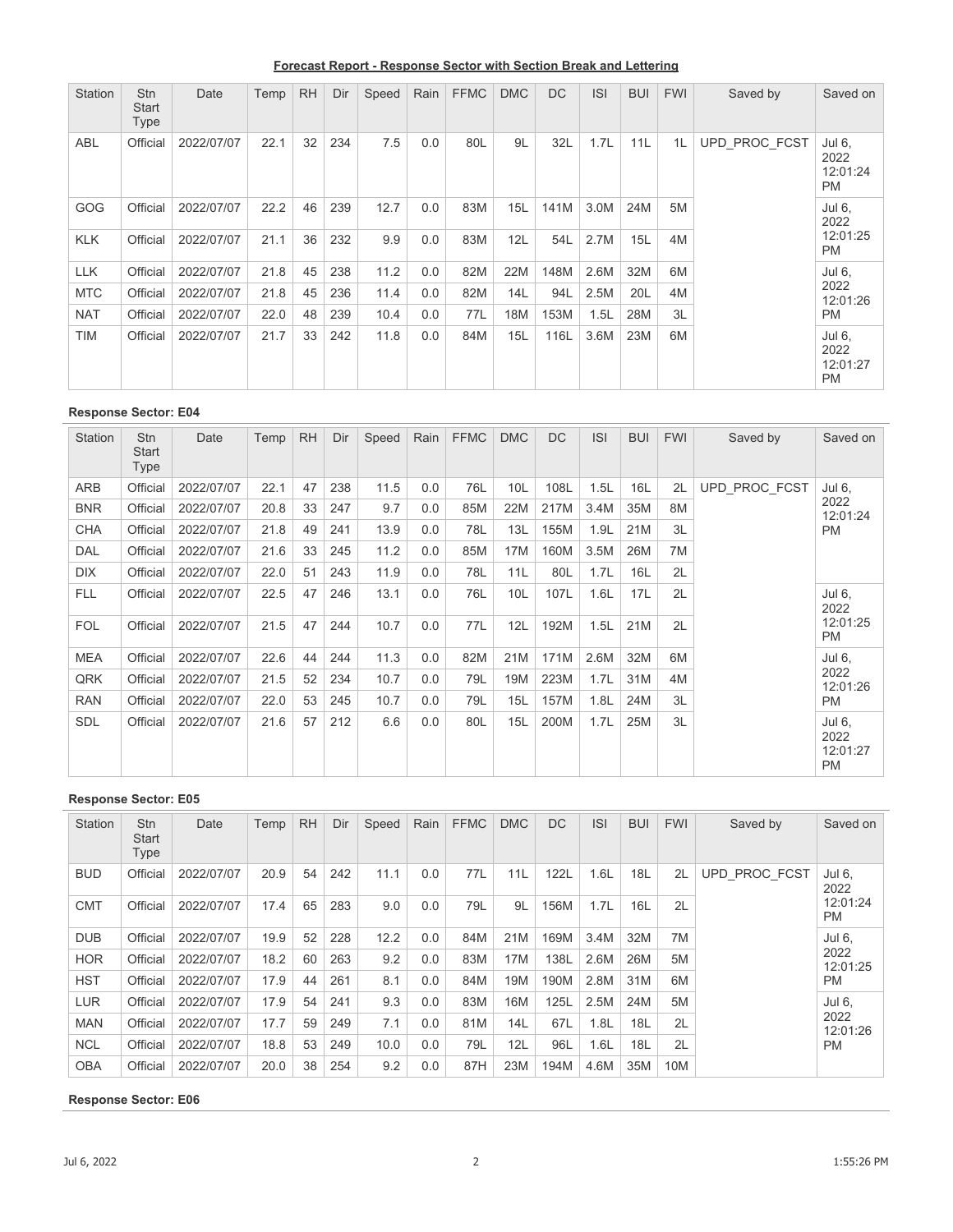**Forecast Report - Response Sector with Section Break and Lettering**

| Station    | <b>Stn</b><br><b>Start</b><br>Type | Date       | Temp | <b>RH</b> | Dir | Speed | Rain | <b>FFMC</b> | <b>DMC</b> | <b>DC</b> | <b>ISI</b> | <b>BUI</b> | <b>FWI</b> | Saved by      | Saved on              |
|------------|------------------------------------|------------|------|-----------|-----|-------|------|-------------|------------|-----------|------------|------------|------------|---------------|-----------------------|
| <b>APT</b> | Official                           | 2022/07/07 | 13.3 | 77        | 19  | 15.1  | 0.0  | 80L         | 10L        | 174M      | 2.4M       | 18L        | 4M         | UPD PROC FCST | Jul 6,<br>2022        |
| COC        | Official                           | 2022/07/07 | 19.8 | 55        | 242 | 7.1   | 0.0  | 79L         | 14L        | 81L       | 1.5L       | 19L        | 2L         |               | 12:01:24<br><b>PM</b> |
| <b>FSV</b> | Official                           | 2022/07/07 | 8.9  | 69        | 3   | 14.9  | 4.0  | 57L         | 6L         | 60L       | 0.7L       | 9L         | 0L         |               | Jul 6,                |
| <b>FTA</b> | Official                           | 2022/07/07 | 13.2 | 83        | 357 | 13.6  | 2.5  | 63L         | 10L        | 130L      | 0.9L       | 16L        | 1L         |               | 2022<br>12:01:25      |
| <b>HEA</b> | Official                           | 2022/07/07 | 16.3 | 66        | 258 | 10.9  | 0.0  | 84M         | 23M        | 187M      | 3.2M       | 35M        | 7M         |               | <b>PM</b>             |
| ILF        | Official                           | 2022/07/07 | 20.1 | 38        | 253 | 8.3   | 0.0  | 86M         | 23M        | 88L       | 3.5M       | 28M        | 7M         |               |                       |
| <b>KAP</b> | Official                           | 2022/07/07 | 18.0 | 45        | 257 | 11.0  | 0.0  | 79L         | 11L        | 170M      | 1.8L       | 19L        | 3L         |               |                       |
| <b>KES</b> | Official                           | 2022/07/07 | 19.9 | 36        | 238 | 6.8   | 0.0  | 84M         | 21M        | 133L      | 2.6M       | 30M        | 5M         |               |                       |
| <b>NAG</b> | Official                           | 2022/07/07 | 16.2 | 47        | 267 | 10.3  | 0.0  | 86M         | 20M        | 203M      | 4.1M       | 33M        | 9M         |               | Jul 6,                |
| <b>OKE</b> | Official                           | 2022/07/07 | 21.6 | 34        | 254 | 8.2   | 0.0  | 81M         | 14L        | 138L      | 1.9L       | 22M        | 3L         |               | 2022<br>12:01:26      |
| <b>PEA</b> | Official                           | 2022/07/07 | 10.2 | 48        | 359 | 17.8  | 3.6  | 66L         | 5L         | 48L       | 1.3L       | 8L         | 1L         |               | PM                    |
| <b>PIN</b> | Official                           | 2022/07/07 | 21.3 | 36        | 234 | 6.8   | 0.0  | 84M         | 16M        | 57L       | 2.6M       | 19L        | 4M         |               |                       |
| <b>RUF</b> | Official                           | 2022/07/07 | 20.9 | 37        | 259 | 7.8   | 0.0  | 84M         | 20M        | 236M      | 2.9M       | 33M        | 6M         |               | Jul 6,                |
| <b>SMO</b> | Official                           | 2022/07/07 | 15.1 | 83        | 249 | 9.1   | 0.0  | 82M         | 18M        | 91L       | 2.2L       | 24M        | 4M         |               | 2022<br>12:01:27      |
| <b>STG</b> | Official                           | 2022/07/07 | 17.0 | 48        | 244 | 7.6   | 0.0  | 82M         | 15L        | 126L      | 2.1L       | 24M        | 4M         |               | <b>PM</b>             |

Forecast for: 2022/07/08

# **Response Sector: E01**

| <b>Station</b> | Stn<br><b>Start</b><br>Type | Date       | Temp | <b>RH</b> | Dir | Speed | Rain | <b>FFMC</b> | <b>DMC</b> | <b>DC</b> | <b>ISI</b> | <b>BUI</b> | <b>FWI</b> | Saved by      | Saved on                                |
|----------------|-----------------------------|------------|------|-----------|-----|-------|------|-------------|------------|-----------|------------|------------|------------|---------------|-----------------------------------------|
| <b>APK</b>     | Official                    | 2022/07/08 | 21.1 | 50        | 352 | 9.9   | 0.0  | 86M         | 24M        | 153M      | 3.8M       | 34M        | 8M         | UPD PROC FCST | Jul 6,                                  |
| <b>APW</b>     | Official                    | 2022/07/08 | 22.0 | 50        | 357 | 9.8   | 0.0  | 86M         | 18M        | 138L      | 3.8M       | 27M        | 7M         |               | 2022<br>12:01:24                        |
| <b>BAN</b>     | Official                    | 2022/07/08 | 22.7 | 33        | 355 | 8.2   | 0.0  | 90H         | 40H        | 225M      | 6.3H       | 56H        | 17H        |               | <b>PM</b>                               |
| <b>BRA</b>     | Official                    | 2022/07/08 | 23.1 | 35        | 354 | 12.5  | 0.0  | 89H         | 39H        | 245H      | 7.2H       | 56H        | 18H        |               |                                         |
| <b>GAL</b>     | Official                    | 2022/07/08 | 23.7 | 51        | 350 | 7.8   | 0.0  | 86M         | 35H        | 183M      | 3.5M       | 47H        | 10M        |               | Jul 6,<br>2022                          |
| <b>HBN</b>     | Official                    | 2022/07/08 | 23.2 | 50        | 356 | 8.7   | 0.0  | 85M         | 22M        | 174M      | 3.4M       | 33M        | 8M         |               | 12:01:25<br><b>PM</b>                   |
| <b>PLE</b>     | Official                    | 2022/07/08 | 22.6 | 57        | 346 | 10.9  | 0.0  | 86M         | 43H        | 245H      | 3.9M       | 60H        | 12H        |               | Jul 6,<br>2022                          |
| <b>PNF</b>     | Official                    | 2022/07/08 | 22.6 | 31        | 332 | 12.9  | 0.0  | 91E         | 25M        | 118L      | 9.0H       | 33M        | 17H        |               | 12:01:26<br><b>PM</b>                   |
| TRA            | Official                    | 2022/07/08 | 22.5 | 31        | 342 | 11.6  | 0.0  | 91E         | 43H        | 218M      | 8.4H       | 58H        | 21H        |               | Jul 6,<br>2022<br>12:01:27<br><b>PM</b> |

| Station    | <b>Stn</b><br><b>Start</b><br>Type | Date       | Temp | <b>RH</b> | Dir | Speed | Rain | <b>FFMC</b> | <b>DMC</b> | <b>DC</b> | <b>ISI</b> | <b>BUI</b> | <b>FWI</b> | Saved by      | Saved<br>on      |
|------------|------------------------------------|------------|------|-----------|-----|-------|------|-------------|------------|-----------|------------|------------|------------|---------------|------------------|
| <b>BJC</b> | Official                           | 2022/07/08 | 21.1 | 38        | 28  | 13.5  | 0.0  | 87H         | 15L        | 169M      | 5.9H       | 24M        | 10M        | UPD PROC FCST | Jul 6,           |
| <b>BRW</b> | Official                           | 2022/07/08 | 20.9 | 30        | 14  | 15.0  | 0.0  | 90H         | 23M        | 268H      | 9.6H       | 38H        | 19H        |               | 2022<br>12:01:24 |
| <b>BVL</b> | Official                           | 2022/07/08 | 20.9 | 46        | 14  | 14.7  | 0.0  | 87H         | 34H        | 252H      | 5.7H       | 51H        | 15H        |               | <b>PM</b>        |
| <b>CRT</b> | Official                           | 2022/07/08 | 20.0 | 48        | 4   | 13.2  | 0.0  | 86M         | 33H        | 227M      | 4.9M       | 49H        | 13H        |               |                  |
| <b>DCH</b> | Official                           | 2022/07/08 | 20.8 | 56        | 6   | 13.0  | 0.0  | 85M         | 18M        | 172M      | 4.3M       | 29M        | 9M         |               |                  |
| <b>EGL</b> | Official                           | 2022/07/08 | 21.7 | 28        | 359 | 14.0  | 0.0  | 91E         | 21M        | 112L      | 10.2E      | 29M        | 17H        |               | Jul 6,           |
| <b>FLD</b> | Official                           | 2022/07/08 | 20.5 | 46        | 4   | 15.3  | 0.0  | 87H         | 20M        | 243H      | 5.6H       | 33M        | 12H        |               | 2022<br>12:01:25 |
| KIO        | Official                           | 2022/07/08 | 20.8 | 50        | 354 | 13.2  | 0.0  | 87H         | 22M        | 187M      | 5.1H       | 34M        | 11H        |               | <b>PM</b>        |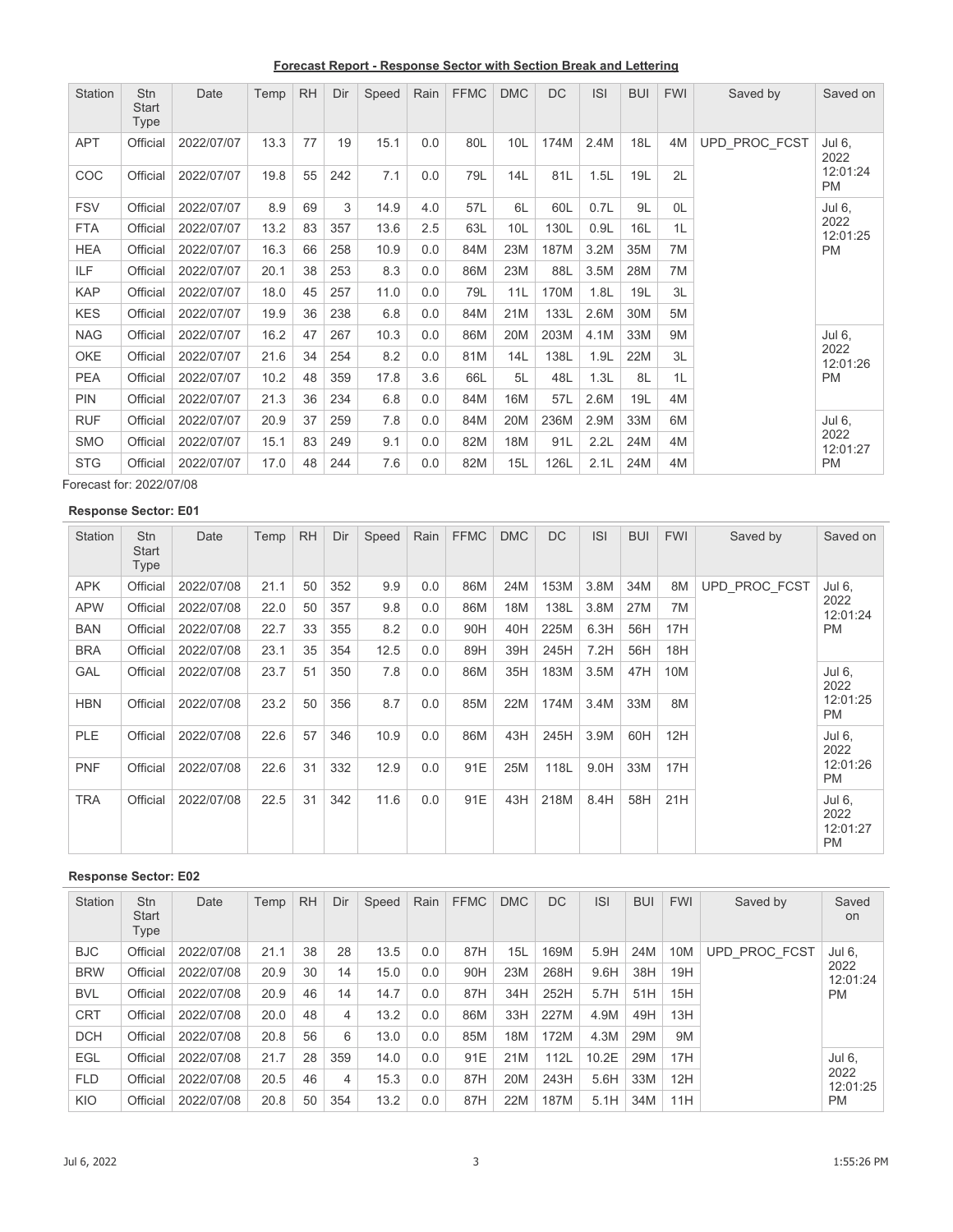**Forecast Report - Response Sector with Section Break and Lettering**

| <b>Station</b> | <b>Stn</b><br><b>Start</b><br>Type | Date       | Temp | <b>RH</b> | Dir | Speed | Rain | <b>FFMC</b> | <b>DMC</b> | <b>DC</b> | <b>ISI</b> | <b>BUI</b> | <b>FWI</b> | Saved by      | Saved<br>on      |
|----------------|------------------------------------|------------|------|-----------|-----|-------|------|-------------|------------|-----------|------------|------------|------------|---------------|------------------|
| LBC            | Official                           | 2022/07/08 | 19.9 | 47        | 5   | 11.3  | 0.0  | 85M         | 20M        | 197M      | 3.9M       | 32M        | 8M         | UPD PROC FCST | Jul 6,           |
| LOO            | Official                           | 2022/07/08 | 18.2 | 47        | 352 | 16.5  | 0.0  | 86M         | 24M        | 176M      | 5.8H       | 36M        | 12H        |               | 2022<br>12:01:26 |
| <b>MAS</b>     | Official                           | 2022/07/08 | 22.2 | 47        | 14  | 12.6  | 0.0  | 87H         | 35H        | 270H      | 5.2H       | 53H        | 14H        |               | <b>PM</b>        |
| <b>MTN</b>     | Official                           | 2022/07/08 | 19.4 | 44        | 355 | 15.0  | 0.0  | 87H         | 38H        | 243H      | 6.0H       | 55H        | 16H        |               |                  |
| <b>SBR</b>     | Official                           | 2022/07/08 | 21.1 | 20        | 15  | 14.9  | 0.0  | 93E         | 21M        | 230M      | 13.1E      | 34M        | 22H        |               | Jul 6.           |
| <b>SUZ</b>     | Official                           | 2022/07/08 | 19.1 | 33        | 5   | 14.4  | 0.0  | 89H         | 34H        | 223M      | 7.6H       | 49H        | 18H        |               | 2022<br>12:01:27 |
| <b>TRM</b>     | Official                           | 2022/07/08 | 20.0 | 50        | 355 | 15.3  | 0.0  | 86M         | 16M        | 130L      | 5.0M       | 24M        | 9M         |               | <b>PM</b>        |
| TWI            | Official                           | 2022/07/08 | 18.9 | 45        | 354 | 14.6  | 0.0  | 86M         | 36H        | 212M      | 5.4H       | 50H        | 14H        |               |                  |

| <b>Station</b> | <b>Stn</b><br>Start<br><b>Type</b> | Date       | Temp | <b>RH</b> | Dir | Speed | Rain | <b>FFMC</b> | <b>DMC</b> | <b>DC</b> | <b>ISI</b> | <b>BUI</b> | <b>FWI</b> | Saved by      | Saved on                                |
|----------------|------------------------------------|------------|------|-----------|-----|-------|------|-------------|------------|-----------|------------|------------|------------|---------------|-----------------------------------------|
| <b>ABL</b>     | Official                           | 2022/07/08 | 16.1 | 32        | 344 | 10.3  | 0.0  | 88H         | 12L        | 39L       | 5.1H       | 13L        | 6M         | UPD PROC FCST | Jul 6,<br>2022<br>12:01:24<br><b>PM</b> |
| <b>GOG</b>     | Official                           | 2022/07/08 | 18.4 | 48        | 347 | 12.5  | 0.0  | 86M         | 17M        | 148M      | 4.7M       | 27M        | 9M         |               | Jul 6,<br>2022                          |
| <b>KLK</b>     | Official                           | 2022/07/08 | 16.6 | 34        | 345 | 14.3  | 0.0  | 88H         | 14L        | 61L       | 6.8H       | 18L        | 10M        |               | 12:01:25<br><b>PM</b>                   |
| <b>LLK</b>     | Official                           | 2022/07/08 | 18.3 | 47        | 345 | 14.1  | 0.0  | 86M         | 25M        | 155M      | 5.2H       | 35M        | 11H        |               | Jul 6,                                  |
| <b>MTC</b>     | Official                           | 2022/07/08 | 17.7 | 46        | 345 | 13.3  | 0.0  | 86M         | 16M        | 101L      | 4.9M       | 23M        | 8M         |               | 2022<br>12:01:26                        |
| <b>NAT</b>     | Official                           | 2022/07/08 | 18.9 | 49        | 355 | 12.9  | 0.0  | 85M         | 20M        | 160M      | 4.0M       | 31M        | 8M         |               | <b>PM</b>                               |
| <b>TIM</b>     | Official                           | 2022/07/08 | 16.7 | 33        | 345 | 13.8  | 0.0  | 89H         | 18M        | 123L      | 7.1H       | 27M        | 12H        |               | Jul 6,<br>2022<br>12:01:27<br><b>PM</b> |

# **Response Sector: E04**

| <b>Station</b> | Stn<br><b>Start</b><br>Type | Date       | Temp | <b>RH</b> | Dir            | Speed | Rain | <b>FFMC</b> | <b>DMC</b> | <b>DC</b> | <b>ISI</b> | <b>BUI</b> | <b>FWI</b> | Saved by      | Saved on                         |
|----------------|-----------------------------|------------|------|-----------|----------------|-------|------|-------------|------------|-----------|------------|------------|------------|---------------|----------------------------------|
| <b>ARB</b>     | Official                    | 2022/07/08 | 18.7 | 49        | 354            | 11.6  | 0.0  | 84M         | 12L        | 115L      | 3.5M       | 19L        | 6M         | UPD_PROC_FCST | Jul 6.                           |
| <b>BNR</b>     | Official                    | 2022/07/08 | 18.0 | 31        | 352            | 8.9   | 0.0  | 89H         | 25M        | 224M      | 6.0H       | 39H        | 13H        |               | 2022<br>12:01:24                 |
| <b>CHA</b>     | Official                    | 2022/07/08 | 19.0 | 48        | 1              | 11.7  | 0.0  | 85M         | 15L        | 162M      | 3.9M       | 24M        | 7M         |               | <b>PM</b>                        |
| <b>DAL</b>     | Official                    | 2022/07/08 | 20.0 | 31        | $\overline{2}$ | 8.5   | 0.0  | 90H         | 20M        | 167M      | 6.2H       | 31M        | 12H        |               |                                  |
| <b>DIX</b>     | Official                    | 2022/07/08 | 20.6 | 46        | 9              | 9.7   | 0.0  | 86M         | 13L        | 87L       | 3.8M       | 19L        | 6M         |               |                                  |
| <b>FLL</b>     | Official                    | 2022/07/08 | 19.9 | 47        | 4              | 10.8  | 0.0  | 85M         | 13L        | 115L      | 3.6M       | 20L        | 6M         |               | Jul 6,<br>2022                   |
| <b>FOL</b>     | Official                    | 2022/07/08 | 17.9 | 47        | 348            | 10.5  | 0.0  | 85M         | 15L        | 198M      | 3.4M       | 25M        | 6M         |               | 12:01:25<br><b>PM</b>            |
| <b>MEA</b>     | Official                    | 2022/07/08 | 20.4 | 43        | 6              | 10.0  | 0.0  | 87H         | 24M        | 178M      | 4.8M       | 36M        | 11H        |               | Jul 6,                           |
| QRK            | Official                    | 2022/07/08 | 21.0 | 48        | 14             | 10.7  | 0.0  | 86M         | 22M        | 231M      | 4.0M       | 35M        | 9M         |               | 2022<br>12:01:26                 |
| <b>RAN</b>     | Official                    | 2022/07/08 | 20.7 | 48        | 12             | 9.2   | 0.0  | 86M         | 18M        | 164M      | 3.7M       | 28M        | 7M         |               | <b>PM</b>                        |
| <b>SDL</b>     | Official                    | 2022/07/08 | 22.3 | 49        | 14             | 5.5   | 0.0  | 86M         | 18M        | 207M      | 3.2M       | 29M        | 7M         |               | Jul 6,<br>2022<br>12:01:27<br>PM |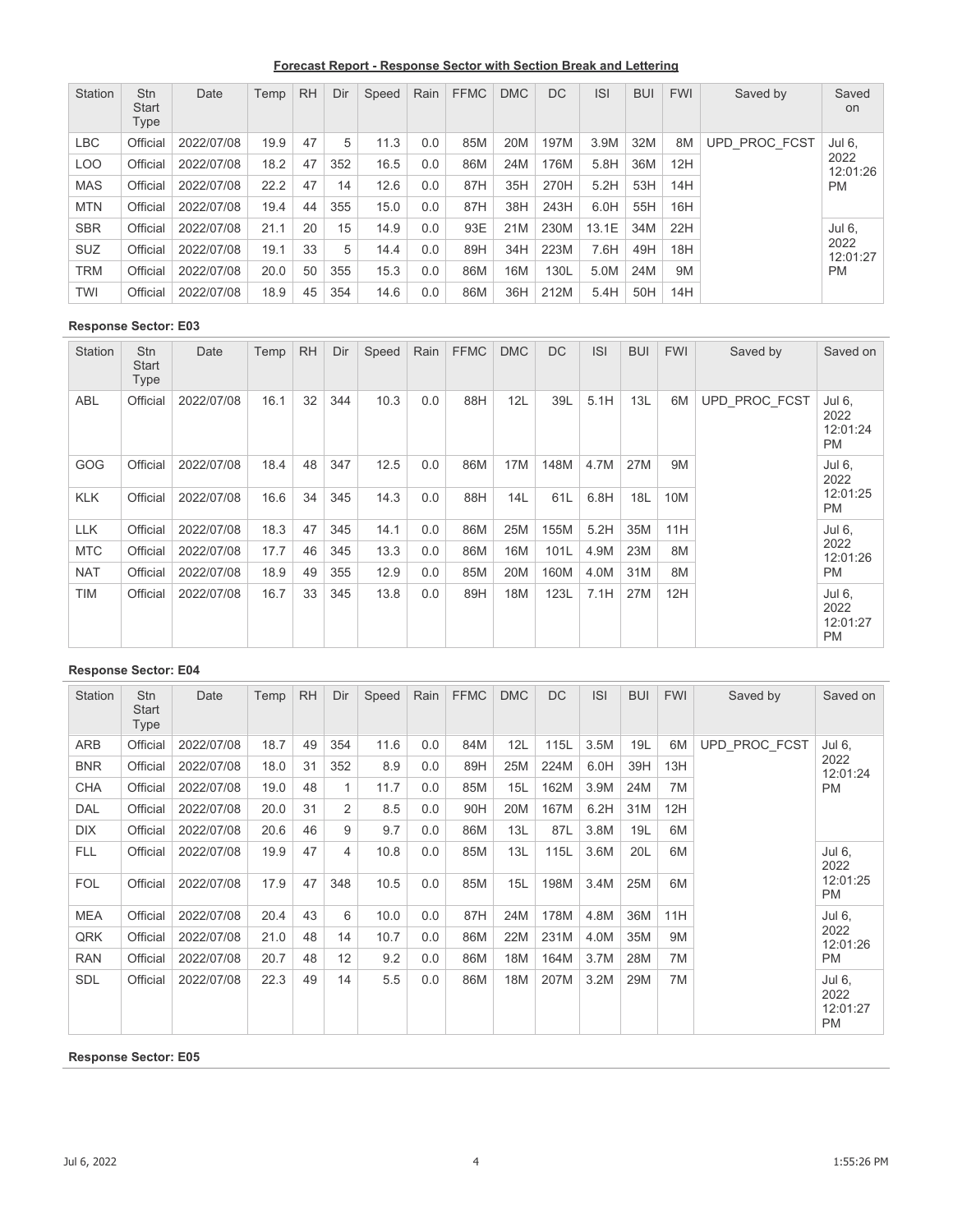**Forecast Report - Response Sector with Section Break and Lettering**

| Station    | <b>Stn</b><br><b>Start</b><br>Type | Date       | Temp | <b>RH</b> | Dir | Speed | Rain | <b>FFMC</b> | <b>DMC</b> | <b>DC</b> | <b>ISI</b> | <b>BUI</b> | <b>FWI</b> | Saved by      | Saved on              |
|------------|------------------------------------|------------|------|-----------|-----|-------|------|-------------|------------|-----------|------------|------------|------------|---------------|-----------------------|
| <b>BUD</b> | Official                           | 2022/07/08 | 20.5 | 47        | 10  | 8.1   | 0.0  | 85M         | 14L        | 129L      | 3.3M       | 22M        | 6M         | UPD PROC FCST | Jul 6,<br>2022        |
| <b>CMT</b> | Official                           | 2022/07/08 | 19.7 | 44        | 355 | 7.5   | 0.0  | 86M         | 12L        | 163M      | 3.5M       | 21M        | 6M         |               | 12:01:24<br><b>PM</b> |
| <b>DUB</b> | Official                           | 2022/07/08 | 19.6 | 46        | 4   | 10.4  | 0.0  | 87H         | 24M        | 176M      | 4.7M       | 36M        | 10M        |               | Jul 6.                |
| <b>HOR</b> | Official                           | 2022/07/08 | 19.2 | 47        | 354 | 9.0   | 0.0  | 87H         | 20M        | 146M      | 4.1M       | 29M        | 8M         |               | 2022<br>12:01:25      |
| <b>HST</b> | Official                           | 2022/07/08 | 19.8 | 31        | 356 | 7.5   | 0.0  | 89H         | 23M        | 197M      | 5.7H       | 35M        | 12H        |               | <b>PM</b>             |
| <b>LUR</b> | Official                           | 2022/07/08 | 20.1 | 46        | 4   | 9.0   | 0.0  | 87H         | 19M        | 132L      | 4.3M       | 28M        | 8M         |               | Jul 6.                |
| <b>MAN</b> | Official                           | 2022/07/08 | 20.0 | 44        | 3   | 7.1   | 0.0  | 86M         | 16M        | 74L       | 3.7M       | 21M        | 6M         |               | 2022<br>12:01:26      |
| <b>NCL</b> | Official                           | 2022/07/08 | 19.8 | 45        | 3   | 9.2   | 0.0  | 86M         | 15L        | 104L      | 3.8M       | 22M        | 6M         |               | <b>PM</b>             |
| <b>OBA</b> | Official                           | 2022/07/08 | 18.8 | 32        | 353 | 8.9   | 0.0  | 90H         | 26M        | 201M      | 6.5H       | 39H        | 14H        |               |                       |

| Station    | Stn<br><b>Start</b><br>Type | Date       | Temp | <b>RH</b> | Dir | Speed | Rain | <b>FFMC</b> | <b>DMC</b>      | <b>DC</b> | <b>ISI</b> | <b>BUI</b> | <b>FWI</b> | Saved by      | Saved on              |
|------------|-----------------------------|------------|------|-----------|-----|-------|------|-------------|-----------------|-----------|------------|------------|------------|---------------|-----------------------|
| <b>APT</b> | Official                    | 2022/07/08 | 13.4 | 55        | 344 | 10.9  | 0.0  | 84M         | 12L             | 180M      | 3.0M       | 20L        | 5M         | UPD_PROC_FCST | Jul 6,<br>2022        |
| COC        | Official                    | 2022/07/08 | 15.7 | 49        | 337 | 11.0  | 0.0  | 85M         | 16M             | 87L       | 3.4M       | 22M        | 6M         |               | 12:01:24<br><b>PM</b> |
| <b>FSV</b> | Official                    | 2022/07/08 | 17.5 | 50        | 183 | 7.1   | 0.0  | 77L         | 8L              | 67L       | 1.2L       | 12L        | 1L         |               | Jul 6,                |
| <b>FTA</b> | Official                    | 2022/07/08 | 12.2 | 60        | 359 | 10.9  | 0.0  | 75L         | 11L             | 136L      | 1.4L       | 18L        | 2L         |               | 2022<br>12:01:25      |
| <b>HEA</b> | Official                    | 2022/07/08 | 17.5 | 46        | 345 | 11.2  | 0.0  | 87H         | 26M             | 194M      | 4.7M       | 38H        | 11H        |               | <b>PM</b>             |
| <b>ILF</b> | Official                    | 2022/07/08 | 15.2 | 32        | 343 | 9.5   | 0.0  | 89H         | 26M             | 94L       | 5.8H       | 30M        | 11H        |               |                       |
| <b>KAP</b> | Official                    | 2022/07/08 | 16.1 | 34        | 347 | 12.8  | 0.0  | 87H         | 14L             | 177M      | 5.3H       | 23M        | 9M         |               |                       |
| <b>KES</b> | Official                    | 2022/07/08 | 14.2 | 32        | 341 | 9.8   | 2.1  | 78L         | 21M             | 140L      | 1.6L       | 30M        | 3L         |               |                       |
| <b>NAG</b> | Official                    | 2022/07/08 | 16.8 | 36        | 352 | 9.3   | 0.0  | 89H         | 23M             | 210M      | 5.5H       | 36M        | 12H        |               | Jul 6,                |
| <b>OKE</b> | Official                    | 2022/07/08 | 17.5 | 30        | 346 | 10.5  | 0.0  | 88H         | 17 <sub>M</sub> | 145M      | 5.7H       | 26M        | 10M        |               | 2022<br>12:01:26      |
| <b>PEA</b> | Official                    | 2022/07/08 | 15.4 | 36        | 292 | 5.0   | 0.0  | 81M         | 8L              | 55L       | 1.7L       | 12L        | 1L         |               | <b>PM</b>             |
| <b>PIN</b> | Official                    | 2022/07/08 | 15.2 | 35        | 343 | 10.4  | 1.5  | 82M         | 18M             | 64L       | 2.3M       | 21M        | 4M         |               |                       |
| <b>RUF</b> | Official                    | 2022/07/08 | 18.1 | 32        | 348 | 8.2   | 0.0  | 89H         | 23M             | 243H      | 5.5H       | 37H        | 12H        |               | Jul 6,                |
| <b>SMO</b> | Official                    | 2022/07/08 | 13.4 | 61        | 346 | 10.4  | 0.0  | 83M         | 19M             | 98L       | 2.9M       | 26M        | 5M         |               | 2022<br>12:01:27      |
| <b>STG</b> | Official                    | 2022/07/08 | 12.8 | 37        | 336 | 9.2   | 0.7  | 85M         | 17M             | 132L      | 3.4M       | 26M        | 7M         |               | <b>PM</b>             |

Forecast for: 2022/07/09

| <b>Station</b> | <b>Stn</b><br><b>Start</b><br>Type | Date       | Temp | <b>RH</b> | Dir | Speed | Rain | <b>FFMC</b> | <b>DMC</b> | <b>DC</b> | <b>ISI</b> | <b>BUI</b> | <b>FWI</b> | Saved by      | Saved on              |
|----------------|------------------------------------|------------|------|-----------|-----|-------|------|-------------|------------|-----------|------------|------------|------------|---------------|-----------------------|
| <b>APK</b>     | Official                           | 2022/07/09 | 19.2 | 42        | 1   | 9.0   | 0.0  | 88H         | 26M        | 161M      | 5.0M       | 37H        | 11H        | UPD PROC FCST | Jul 6,                |
| <b>APW</b>     | Official                           | 2022/07/09 | 20.1 | 41        | 4   | 8.7   | 0.0  | 88H         | 21M        | 145M      | 5.2H       | 30M        | 10M        |               | 2022<br>12:01:24      |
| <b>BAN</b>     | Official                           | 2022/07/09 | 19.1 | 26        | 7   | 9.4   | 0.0  | 91E         | 44H        | 232M      | 8.4H       | 59H        | 21H        |               | <b>PM</b>             |
| <b>BRA</b>     | Official                           | 2022/07/09 | 20.1 | 28        | 356 | 12.1  | 0.0  | 91E         | 42H        | 253H      | 9.2H       | 60H        | 23E        |               |                       |
| <b>GAL</b>     | Official                           | 2022/07/09 | 20.6 | 42        | 8   | 8.5   | 0.0  | 88H         | 38H        | 191M      | 5.1H       | 50H        | 13H        |               | Jul 6.<br>2022        |
| <b>HBN</b>     | Official                           | 2022/07/09 | 20.6 | 40        | 5   | 8.7   | 0.0  | 88H         | 25M        | 181M      | 5.2H       | 37H        | 12H        |               | 12:01:25<br><b>PM</b> |
| <b>PLE</b>     | Official                           | 2022/07/09 | 19.2 | 46        | 3   | 12.3  | 0.0  | 87H         | 46H        | 253H      | 5.5H       | 63E        | 16H        |               | Jul 6.<br>2022        |
| <b>PNF</b>     | Official                           | 2022/07/09 | 19.2 | 27        | 346 | 10.6  | 0.0  | 91E         | 28M        | 125L      | 8.9H       | 36M        | 17H        |               | 12:01:26<br><b>PM</b> |
| <b>TRA</b>     | Official                           | 2022/07/09 | 19.7 | 26        | 353 | 9.5   | 0.0  | 92E         | 47H        | 226M      | 8.8H       | 62E        | 23E        |               | Jul 6,<br>2022        |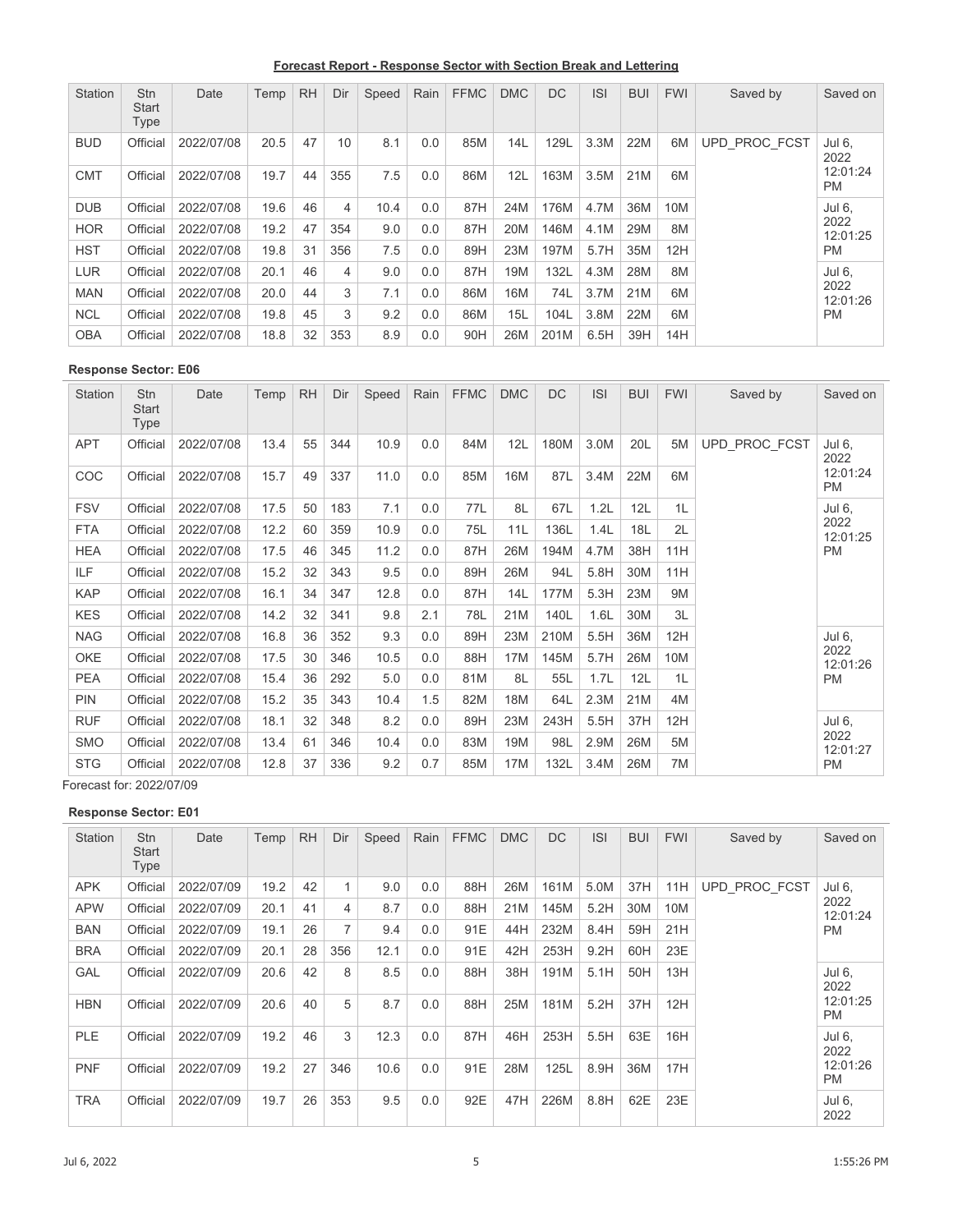| <b>Station</b> | Stn<br><b>Start</b><br>Type | Date | Temp <sub>1</sub> | <b>RH</b> | Dir | Speed | Rain FFMC DMC | <b>DC</b> | <b>ISI</b> | <b>BUI</b> | <b>FWI</b> | Saved by      | Saved on              |
|----------------|-----------------------------|------|-------------------|-----------|-----|-------|---------------|-----------|------------|------------|------------|---------------|-----------------------|
|                |                             |      |                   |           |     |       |               |           |            |            |            | UPD PROC FCST | 12:01:27<br><b>PM</b> |

| <b>Station</b> | Stn<br>Start<br>Type | Date       | Temp | <b>RH</b> | Dir             | Speed | Rain | <b>FFMC</b> | <b>DMC</b> | <b>DC</b> | <b>ISI</b> | <b>BUI</b> | <b>FWI</b> | Saved by      | Saved<br>on      |
|----------------|----------------------|------------|------|-----------|-----------------|-------|------|-------------|------------|-----------|------------|------------|------------|---------------|------------------|
| <b>BJC</b>     | Official             | 2022/07/09 | 20.0 | 34        | 3               | 10.0  | 0.0  | 90H         | 18M        | 176M      | 6.8H       | 29M        | 13H        | UPD PROC FCST | Jul 6,           |
| <b>BRW</b>     | Official             | 2022/07/09 | 20.2 | 29        | 9               | 10.5  | 0.0  | 91E         | 26M        | 275H      | 8.6H       | 43H        | 18H        |               | 2022<br>12:01:24 |
| <b>BVL</b>     | Official             | 2022/07/09 | 20.8 | 40        | 8               | 9.8   | 0.0  | 89H         | 37H        | 260H      | 5.9H       | 55H        | 16H        |               | <b>PM</b>        |
| <b>CRT</b>     | Official             | 2022/07/09 | 20.5 | 41        | 359             | 8.8   | 0.0  | 88H         | 36H        | 235M      | 5.3H       | 52H        | 14H        |               |                  |
| <b>DCH</b>     | Official             | 2022/07/09 | 19.4 | 48        | 3               | 11.5  | 0.0  | 87H         | 21M        | 179M      | 5.1H       | 32M        | 10M        |               |                  |
| <b>EGL</b>     | Official             | 2022/07/09 | 19.7 | 26        | 354             | 11.3  | 0.0  | 92E         | 25M        | 120L      | 9.7H       | 33M        | 18H        |               | Jul 6,           |
| <b>FLD</b>     | Official             | 2022/07/09 | 20.3 | 41        | 359             | 9.9   | 0.0  | 88H         | 23M        | 250H      | 5.7H       | 37H        | 12H        |               | 2022<br>12:01:25 |
| KIO            | Official             | 2022/07/09 | 19.6 | 44        | 355             | 10.3  | 0.0  | 88H         | 25M        | 195M      | 5.4H       | 38H        | 12H        |               | <b>PM</b>        |
| <b>LBC</b>     | Official             | 2022/07/09 | 21.2 | 39        | 359             | 7.3   | 0.0  | 89H         | 23M        | 204M      | 5.1H       | 36M        | 11H        |               | Jul 6,           |
| <b>LOO</b>     | Official             | 2022/07/09 | 19.6 | 41        | 356             | 10.2  | 0.0  | 88H         | 27M        | 183M      | 5.6H       | 40H        | 13H        |               | 2022<br>12:01:26 |
| <b>MAS</b>     | Official             | 2022/07/09 | 21.4 | 44        | 344             | 7.3   | 0.0  | 88H         | 38H        | 278H      | 4.8M       | 57H        | 14H        |               | <b>PM</b>        |
| <b>MTN</b>     | Official             | 2022/07/09 | 20.0 | 38        | 356             | 9.8   | 0.0  | 89H         | 41H        | 250H      | 6.1H       | 58H        | 17H        |               |                  |
| <b>SBR</b>     | Official             | 2022/07/09 | 20.1 | 16        | 10 <sup>°</sup> | 11.7  | 0.0  | 94E         | 25M        | 237M      | 13.8E      | 40H        | 25E        |               | Jul 6,           |
| <b>SUZ</b>     | Official             | 2022/07/09 | 19.1 | 29        | 1               | 9.7   | 0.0  | 91E         | 37H        | 230M      | 7.7H       | 53H        | 19H        |               | 2022<br>12:01:27 |
| TRM            | Official             | 2022/07/09 | 19.1 | 45        | 353             | 10.7  | 0.0  | 88H         | 19M        | 137L      | 5.2H       | 28M        | 10M        |               | <b>PM</b>        |
| TWI            | Official             | 2022/07/09 | 20.0 | 38        | 353             | 9.4   | 0.0  | 89H         | 39H        | 220M      | 5.8H       | 54H        | 16H        |               |                  |

## **Response Sector: E03**

| <b>Station</b> | Stn<br><b>Start</b><br>Type | Date       | Temp | <b>RH</b> | Dir | Speed | Rain | <b>FFMC</b> | <b>DMC</b> | DC   | <b>ISI</b> | <b>BUI</b> | <b>FWI</b> | Saved by      | Saved on                                |
|----------------|-----------------------------|------------|------|-----------|-----|-------|------|-------------|------------|------|------------|------------|------------|---------------|-----------------------------------------|
| ABL            | Official                    | 2022/07/09 | 18.9 | 28        | 326 | 5.1   | 0.0  | 90H         | 15L        | 46L  | 5.9H       | 17L        | 8M         | UPD PROC FCST | Jul 6,<br>2022<br>12:01:24<br><b>PM</b> |
| GOG            | Official                    | 2022/07/09 | 20.7 | 40        | 335 | 8.0   | 0.0  | 89H         | 20M        | 156M | 5.3H       | 31M        | 11H        |               | Jul 6,<br>2022                          |
| <b>KLK</b>     | Official                    | 2022/07/09 | 18.7 | 30        | 334 | 8.5   | 0.0  | 90H         | 18M        | 68L  | 6.8H       | 21M        | 11H        |               | 12:01:25<br><b>PM</b>                   |
| <b>LLK</b>     | Official                    | 2022/07/09 | 20.2 | 39        | 343 | 9.2   | 0.0  | 89H         | 28M        | 162M | 5.7H       | 39H        | 13H        |               | Jul 6,                                  |
| <b>MTC</b>     | Official                    | 2022/07/09 | 20.5 | 40        | 334 | 8.2   | 0.0  | 89H         | 19M        | 109L | 5.3H       | 27M        | 10M        |               | 2022<br>12:01:26                        |
| <b>NAT</b>     | Official                    | 2022/07/09 | 20.2 | 43        | 350 | 8.6   | 0.0  | 88H         | 23M        | 167M | 4.8M       | 34M        | 10M        |               | <b>PM</b>                               |
| <b>TIM</b>     | Official                    | 2022/07/09 | 19.4 | 28        | 318 | 8.5   | 0.0  | 91E         | 22M        | 130L | 7.4H       | 31M        | 14H        |               | Jul 6,<br>2022<br>12:01:27<br><b>PM</b> |

| <b>Station</b> | <b>Stn</b><br><b>Start</b><br>Type | Date       | Temp | <b>RH</b> | Dir | Speed | Rain | <b>FFMC</b> | <b>DMC</b> | DC   | <b>ISI</b> | <b>BUI</b> | <b>FWI</b> | Saved by      | Saved on         |
|----------------|------------------------------------|------------|------|-----------|-----|-------|------|-------------|------------|------|------------|------------|------------|---------------|------------------|
| <b>ARB</b>     | Official                           | 2022/07/09 | 20.8 | 42        | 339 | 7.3   | 0.0  | 88H         | 15L        | 122L | 4.5M       | 23M        | 8M         | UPD PROC FCST | Jul 6.           |
| <b>BNR</b>     | Official                           | 2022/07/09 | 21.3 | 27        | 305 | 4.4   | 0.0  | 91E         | 29M        | 231M | 6.5H       | 44H        | 15H        |               | 2022<br>12:01:24 |
| <b>CHA</b>     | Official                           | 2022/07/09 | 21.9 | 41        | 322 | 6.7   | 0.0  | 88H         | 18M        | 169M | 4.8M       | 29M        | 9M         |               | <b>PM</b>        |
| DAL            | Official                           | 2022/07/09 | 22.3 | 27        | 299 | 4.2   | 0.0  | 92E         | 24M        | 175M | 6.6H       | 36M        | 14H        |               |                  |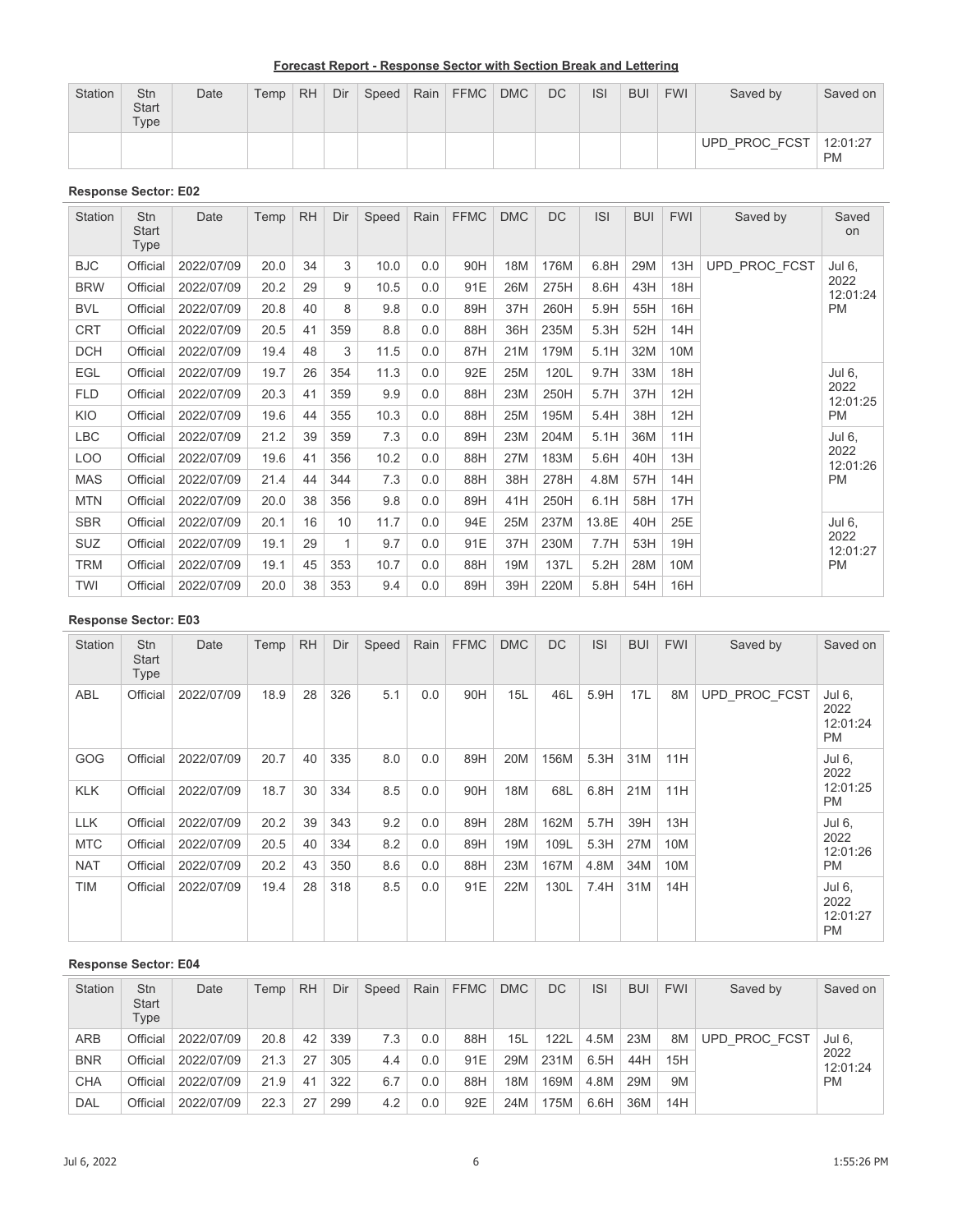**Forecast Report - Response Sector with Section Break and Lettering**

| Station    | <b>Stn</b><br><b>Start</b><br>Type | Date       | Temp | <b>RH</b> | Dir | Speed | Rain | <b>FFMC</b> | <b>DMC</b> | <b>DC</b> | <b>ISI</b> | <b>BUI</b> | <b>FWI</b> | Saved by      | Saved on                                |
|------------|------------------------------------|------------|------|-----------|-----|-------|------|-------------|------------|-----------|------------|------------|------------|---------------|-----------------------------------------|
| <b>DIX</b> | Official                           | 2022/07/09 | 22.1 | 40        | 326 | 5.0   | 0.0  | 89H         | 17M        | 95L       | 4.5M       | 23M        | 8M         | UPD PROC FCST | Jul 6,<br>2022<br>12:01:24<br><b>PM</b> |
| <b>FLL</b> | Official                           | 2022/07/09 | 21.8 | 40        | 335 | 6.4   | 0.0  | 88H         | 16M        | 122L      | 4.7M       | 24M        | 8M         |               | Jul 6,<br>2022                          |
| <b>FOL</b> | Official                           | 2022/07/09 | 21.2 | 41        | 318 | 5.6   | 0.0  | 88H         | 18M        | 206M      | 4.3M       | 29M        | 9M         |               | 12:01:25<br><b>PM</b>                   |
| <b>MEA</b> | Official                           | 2022/07/09 | 21.8 | 37        | 349 | 6.0   | 0.0  | 89H         | 27M        | 186M      | 5.3H       | 40H        | 12H        |               | Jul 6,                                  |
| QRK        | Official                           | 2022/07/09 | 20.9 | 42        | 357 | 5.9   | 0.0  | 88H         | 25M        | 238M      | 4.4M       | 39H        | 10M        |               | 2022<br>12:01:26                        |
| <b>RAN</b> | Official                           | 2022/07/09 | 22.0 | 42        | 344 | 5.0   | 0.0  | 88H         | 21M        | 172M      | 4.3M       | 32M        | 9M         |               | <b>PM</b>                               |
| <b>SDL</b> | Official                           | 2022/07/09 | 22.2 | 46        | 293 | 2.5   | 0.0  | 88H         | 21M        | 215M      | 3.5M       | 33M        | 8M         |               | Jul 6,<br>2022<br>12:01:27<br><b>PM</b> |

| Station    | <b>Stn</b><br><b>Start</b><br>Type | Date       | Temp | <b>RH</b> | Dir | Speed | Rain | <b>FFMC</b> | <b>DMC</b> | <b>DC</b> | <b>ISI</b> | <b>BUI</b> | <b>FWI</b> | Saved by      | Saved on              |
|------------|------------------------------------|------------|------|-----------|-----|-------|------|-------------|------------|-----------|------------|------------|------------|---------------|-----------------------|
| <b>BUD</b> | Official                           | 2022/07/09 | 21.9 | 43        | 304 | 4.5   | 0.0  | 88H         | 17M        | 137L      | 4.0M       | 26M        | 8M         | UPD PROC FCST | Jul 6,<br>2022        |
| <b>CMT</b> | Official                           | 2022/07/09 | 24.4 | 39        | 253 | 6.2   | 0.0  | 89H         | 16M        | 171M      | 5.3H       | 26M        | 10M        |               | 12:01:24<br><b>PM</b> |
| <b>DUB</b> | Official                           | 2022/07/09 | 22.9 | 41        | 286 | 6.3   | 0.0  | 89H         | 27M        | 184M      | 5.1H       | 40H        | 12H        |               | Jul 6,                |
| <b>HOR</b> | Official                           | 2022/07/09 | 23.7 | 42        | 278 | 6.1   | 0.0  | 89H         | 23M        | 154M      | 4.9M       | 33M        | 10M        |               | 2022<br>12:01:25      |
| <b>HST</b> | Official                           | 2022/07/09 | 24.5 | 27        | 263 | 5.5   | 0.0  | 92E         | 27M        | 205M      | 7.5H       | 41H        | 16H        |               | <b>PM</b>             |
| LUR        | Official                           | 2022/07/09 | 21.5 | 46        | 270 | 8.8   | 0.0  | 88H         | 22M        | 140L      | 5.0M       | 31M        | 10M        |               | Jul 6.                |
| <b>MAN</b> | Official                           | 2022/07/09 | 23.7 | 42        | 245 | 5.8   | 0.0  | 89H         | 20M        | 82L       | 4.8M       | 25M        | 9M         |               | 2022<br>12:01:26      |
| <b>NCL</b> | Official                           | 2022/07/09 | 23.0 | 42        | 272 | 6.7   | 0.0  | 89H         | 18M        | 112L      | 4.9M       | 26M        | 9M         |               | <b>PM</b>             |
| <b>OBA</b> | Official                           | 2022/07/09 | 22.6 | 28        | 289 | 5.5   | 0.0  | 92E         | 30M        | 209M      | 7.0H       | 44H        | 16H        |               |                       |

| Station    | Stn<br><b>Start</b><br>Type | Date       | Temp | <b>RH</b> | Dir | Speed | Rain | <b>FFMC</b> | <b>DMC</b> | <b>DC</b> | <b>ISI</b> | <b>BUI</b> | <b>FWI</b> | Saved by      | Saved on              |
|------------|-----------------------------|------------|------|-----------|-----|-------|------|-------------|------------|-----------|------------|------------|------------|---------------|-----------------------|
| <b>APT</b> | Official                    | 2022/07/09 | 21.4 | 48        | 174 | 8.1   | 0.0  | 87H         | 15L        | 187M      | 4.1M       | 25M        | 7M         | UPD PROC FCST | Jul 6,<br>2022        |
| <b>COC</b> | Official                    | 2022/07/09 | 20.4 | 43        | 297 | 5.6   | 0.0  | 88H         | 19M        | 95L       | 4.0M       | 25M        | 7M         |               | 12:01:24<br><b>PM</b> |
| <b>FSV</b> | Official                    | 2022/07/09 | 24.7 | 48        | 257 | 13.4  | 0.0  | 86M         | 11L        | 75L       | 5.1H       | 16L        | 7M         |               | Jul 6,                |
| <b>FTA</b> | Official                    | 2022/07/09 | 19.7 | 51        | 166 | 6.8   | 0.0  | 84M         | 13L        | 143M      | 2.5M       | 22M        | 4M         |               | 2022<br>12:01:25      |
| <b>HEA</b> | Official                    | 2022/07/09 | 22.8 | 41        | 280 | 8.7   | 0.0  | 89H         | 29M        | 201M      | 5.7H       | 43H        | 13H        |               | <b>PM</b>             |
| ILF        | Official                    | 2022/07/09 | 19.8 | 28        | 280 | 6.7   | 0.0  | 91E         | 29M        | 102L      | 6.8H       | 34M        | 14H        |               |                       |
| <b>KAP</b> | Official                    | 2022/07/09 | 20.4 | 30        | 285 | 9.8   | 0.0  | 90H         | 17M        | 184M      | 7.4H       | 28M        | 13H        |               |                       |
| <b>KES</b> | Official                    | 2022/07/09 | 19.2 | 26        | 299 | 6.4   | 0.0  | 89H         | 24M        | 147M      | 4.8M       | 34M        | 10M        |               |                       |
| <b>NAG</b> | Official                    | 2022/07/09 | 22.1 | 30        | 282 | 6.5   | 0.0  | 91E         | 27M        | 217M      | 6.7H       | 41H        | 15H        |               | Jul 6,                |
| OKE        | Official                    | 2022/07/09 | 20.9 | 26        | 292 | 6.3   | 0.0  | 91E         | 21M        | 152M      | 7.1H       | 31M        | 13H        |               | 2022<br>12:01:26      |
| <b>PEA</b> | Official                    | 2022/07/09 | 24.4 | 31        | 242 | 14.0  | 0.0  | 90H         | 12L        | 63L       | 8.9H       | 16L        | 12H        |               | PM                    |
| <b>PIN</b> | Official                    | 2022/07/09 | 19.0 | 29        | 312 | 5.4   | 0.0  | 89H         | 21M        | 71L       | 4.7M       | 24M        | 8M         |               |                       |
| <b>RUF</b> | Official                    | 2022/07/09 | 21.9 | 28        | 283 | 4.5   | 0.0  | 91E         | 27M        | 251H      | 6.4H       | 42H        | 15H        |               | Jul 6,                |
| <b>SMO</b> | Official                    | 2022/07/09 | 19.8 | 52        | 275 | 8.4   | 0.0  | 86M         | 21M        | 105L      | 3.7M       | 28M        | 7M         |               | 2022<br>12:01:27      |
| <b>STG</b> | Official                    | 2022/07/09 | 19.1 | 29        | 285 | 7.1   | 0.0  | 90H         | 21M        | 139L      | 5.9H       | 30M        | 12H        |               | PM                    |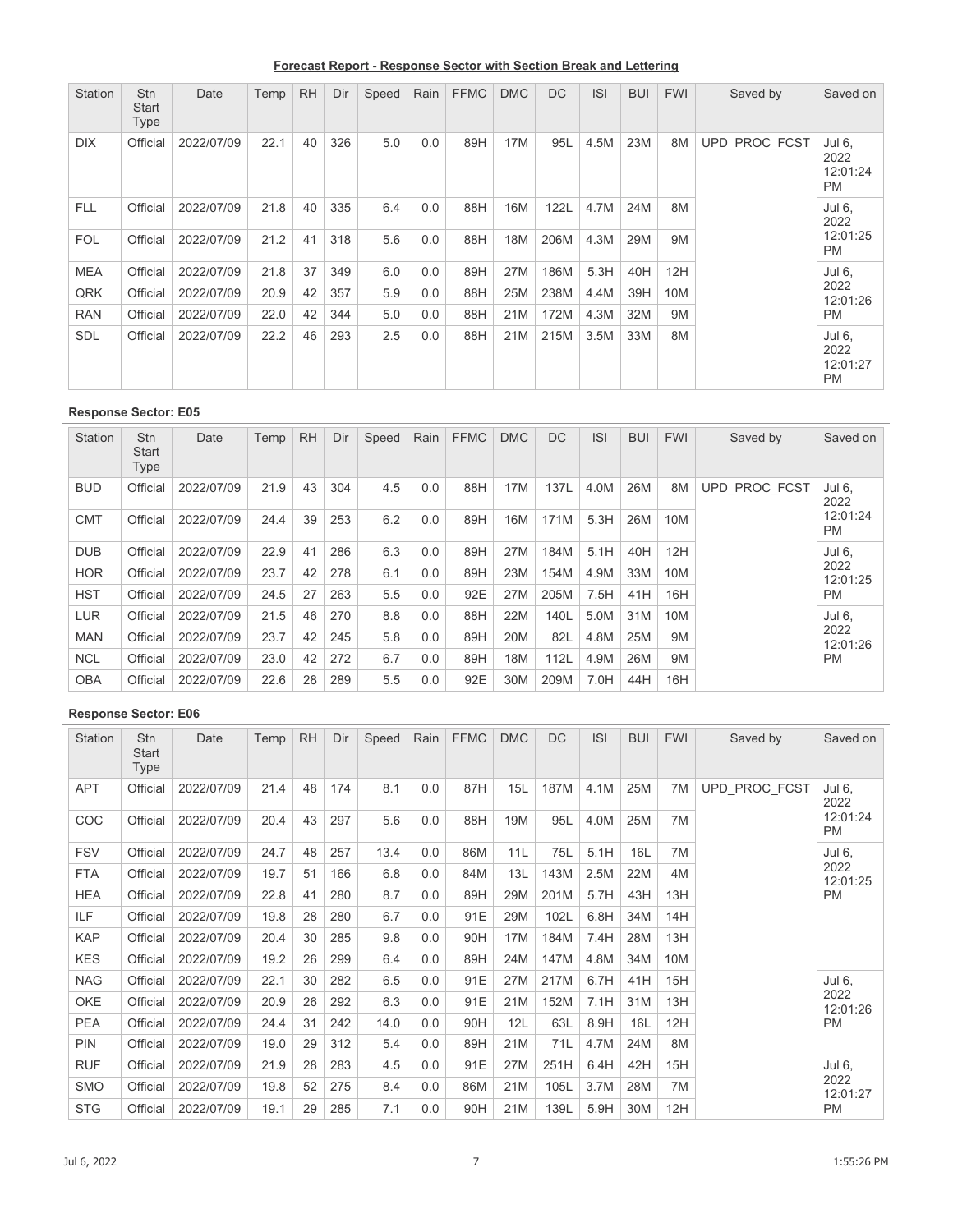Forecast for: 2022/07/10

#### **Response Sector: E01**

| <b>Station</b> | Stn<br><b>Start</b><br>Type | Date       | Temp | <b>RH</b> | Dir | Speed | Rain | <b>FFMC</b> | <b>DMC</b> | <b>DC</b> | <b>ISI</b> | <b>BUI</b> | <b>FWI</b> | Saved by      | Saved on                                |
|----------------|-----------------------------|------------|------|-----------|-----|-------|------|-------------|------------|-----------|------------|------------|------------|---------------|-----------------------------------------|
| <b>APK</b>     | Official                    | 2022/07/10 | 23.5 | 39        | 254 | 6.1   | 0.0  | 90H         | 30M        | 169M      | 5.4H       | 41H        | 13H        | UPD PROC FCST | Jul 6,                                  |
| <b>APW</b>     | Official                    | 2022/07/10 | 23.7 | 41        | 247 | 6.1   | 0.0  | 89H         | 24M        | 153M      | 5.3H       | 34M        | 11H        |               | 2022<br>12:01:24                        |
| BAN            | Official                    | 2022/07/10 | 22.3 | 25        | 250 | 3.8   | 0.0  | 92E         | 48H        | 240M      | 7.2H       | 64E        | 20H        |               | <b>PM</b>                               |
| <b>BRA</b>     | Official                    | 2022/07/10 | 22.9 | 28        | 246 | 7.4   | 0.0  | 92E         | 46H        | 260H      | 8.1H       | 64E        | 22H        |               |                                         |
| GAL            | Official                    | 2022/07/10 | 23.7 | 40        | 243 | 3.4   | 0.0  | 89H         | 41H        | 199M      | 4.7M       | 54H        | 13H        |               | Jul 6,<br>2022                          |
| <b>HBN</b>     | Official                    | 2022/07/10 | 23.9 | 39        | 245 | 4.9   | 0.0  | 90H         | 29M        | 189M      | 5.2H       | 42H        | 12H        |               | 12:01:25<br><b>PM</b>                   |
| <b>PLE</b>     | Official                    | 2022/07/10 | 23.0 | 43        | 255 | 5.9   | 0.0  | 89H         | 49H        | 260H      | 4.8M       | 66E        | 15H        |               | Jul 6,<br>2022                          |
| <b>PNF</b>     | Official                    | 2022/07/10 | 23.3 | 27        | 259 | 7.3   | 0.0  | 92E         | 33H        | 133L      | 8.4H       | 40H        | 18H        |               | 12:01:26<br><b>PM</b>                   |
| <b>TRA</b>     | Official                    | 2022/07/10 | 24.2 | 25        | 258 | 7.4   | 0.0  | 93E         | 51E        | 234M      | 9.1H       | 66E        | 24E        |               | Jul 6,<br>2022<br>12:01:27<br><b>PM</b> |

### **Response Sector: E02**

| Station    | <b>Stn</b><br><b>Start</b><br>Type | Date       | Temp | <b>RH</b> | Dir | Speed | Rain | <b>FFMC</b> | <b>DMC</b> | <b>DC</b> | <b>ISI</b> | <b>BUI</b> | <b>FWI</b> | Saved by      | Saved<br>on      |
|------------|------------------------------------|------------|------|-----------|-----|-------|------|-------------|------------|-----------|------------|------------|------------|---------------|------------------|
| <b>BJC</b> | Official                           | 2022/07/10 | 22.0 | 33        | 223 | 13.9  | 0.0  | 91E         | 22M        | 184M      | 9.4H       | 34M        | 17H        | UPD_PROC_FCST | Jul 6,           |
| <b>BRW</b> | Official                           | 2022/07/10 | 23.8 | 27        | 222 | 15.4  | 0.0  | 92E         | 31H        | 283H      | 12.8E      | 48H        | 26E        |               | 2022<br>12:01:24 |
| <b>BVL</b> | Official                           | 2022/07/10 | 23.3 | 41        | 220 | 16.6  | 0.0  | 89H         | 41H        | 268H      | 9.1H       | 59H        | 23E        |               | <b>PM</b>        |
| <b>CRT</b> | Official                           | 2022/07/10 | 23.8 | 40        | 220 | 14.3  | 0.0  | 90H         | 40H        | 243H      | 8.3H       | 56H        | 21H        |               |                  |
| <b>DCH</b> | Official                           | 2022/07/10 | 22.6 | 47        | 238 | 11.2  | 0.0  | 88H         | 24M        | 187M      | 5.7H       | 36M        | 12H        |               |                  |
| <b>EGL</b> | Official                           | 2022/07/10 | 24.0 | 25        | 240 | 11.4  | 0.0  | 93E         | 29M        | 128L      | 11.1E      | 37H        | 21H        |               | Jul 6,           |
| <b>FLD</b> | Official                           | 2022/07/10 | 24.3 | 41        | 228 | 13.8  | 0.0  | 89H         | 26M        | 258H      | 8.0H       | 42H        | 17H        |               | 2022<br>12:01:25 |
| KIO        | Official                           | 2022/07/10 | 24.2 | 42        | 250 | 10.8  | 0.0  | 89H         | 28M        | 203M      | 6.6H       | 42H        | 15H        |               | <b>PM</b>        |
| <b>LBC</b> | Official                           | 2022/07/10 | 24.1 | 37        | 226 | 13.5  | 0.0  | 90H         | 27M        | 212M      | 8.7H       | 41H        | 18H        |               | Jul 6,           |
| <b>LOO</b> | Official                           | 2022/07/10 | 25.2 | 38        | 238 | 15.6  | 0.0  | 90H         | 31H        | 192M      | 9.6H       | 44H        | 20H        |               | 2022<br>12:01:26 |
| <b>MAS</b> | Official                           | 2022/07/10 | 22.8 | 44        | 229 | 14.6  | 0.0  | 89H         | 41H        | 285H      | 7.5H       | 60H        | 20H        |               | <b>PM</b>        |
| <b>MTN</b> | Official                           | 2022/07/10 | 24.3 | 40        | 232 | 13.5  | 0.0  | 90H         | 45H        | 258H      | 8.1H       | 62E        | 22H        |               |                  |
| <b>SBR</b> | Official                           | 2022/07/10 | 22.6 | 18        | 236 | 14.4  | 0.0  | 94E         | 30M        | 245H      | 16.1E      | 46H        | 30E        |               | Jul 6,           |
| <b>SUZ</b> | Official                           | 2022/07/10 | 23.1 | 27        | 228 | 15.0  | 0.0  | 92E         | 41H        | 238M      | 12.2E      | 58H        | 27E        |               | 2022<br>12:01:27 |
| TRM        | Official                           | 2022/07/10 | 23.0 | 47        | 237 | 13.8  | 0.0  | 88H         | 22M        | 145M      | 6.7H       | 31M        | 13H        |               | <b>PM</b>        |
| TWI        | Official                           | 2022/07/10 | 24.4 | 39        | 229 | 14.6  | 0.0  | 90H         | 42H        | 228M      | 8.8H       | 58H        | 22H        |               |                  |

| Station    | <b>Stn</b><br><b>Start</b><br>Type | Date       | Temp | <b>RH</b> | Dir | Speed | Rain | <b>FFMC</b> | <b>DMC</b> | <b>DC</b> | <b>ISI</b> | <b>BUI</b> | <b>FWI</b> | Saved by      | Saved<br><b>on</b>                      |
|------------|------------------------------------|------------|------|-----------|-----|-------|------|-------------|------------|-----------|------------|------------|------------|---------------|-----------------------------------------|
| <b>ABL</b> | Official                           | 2022/07/10 | 25.4 | 23        | 241 | 11.7  | 0.0  | 93E         | 20M        | 54L       | 12E        | 21M        | 16H        | UPD PROC FCST | Jul 6,<br>2022<br>12:01:24<br><b>PM</b> |
| GOG        | Official                           | 2022/07/10 | 24.4 | 38        | 231 | 15.8  | 0.0  | 90H         | 24M        | 164M      | 9.6H       | 35M        | 18H        |               | Jul 6,<br>2022                          |
| <b>KLK</b> | Official                           | 2022/07/10 | 24.6 | 26        | 241 | 13.4  | 0.0  | 92E         | 22M        | 76L       | 11.9E      | 26M        | 18H        |               | 12:01:25<br><b>PM</b>                   |
| <b>LLK</b> | Official                           | 2022/07/10 | 25.0 | 37        | 241 | 14.6  | 0.0  | 90H         | 32H        | 171M      | 9.4H       | 43H        | 20H        |               | Jul 6,                                  |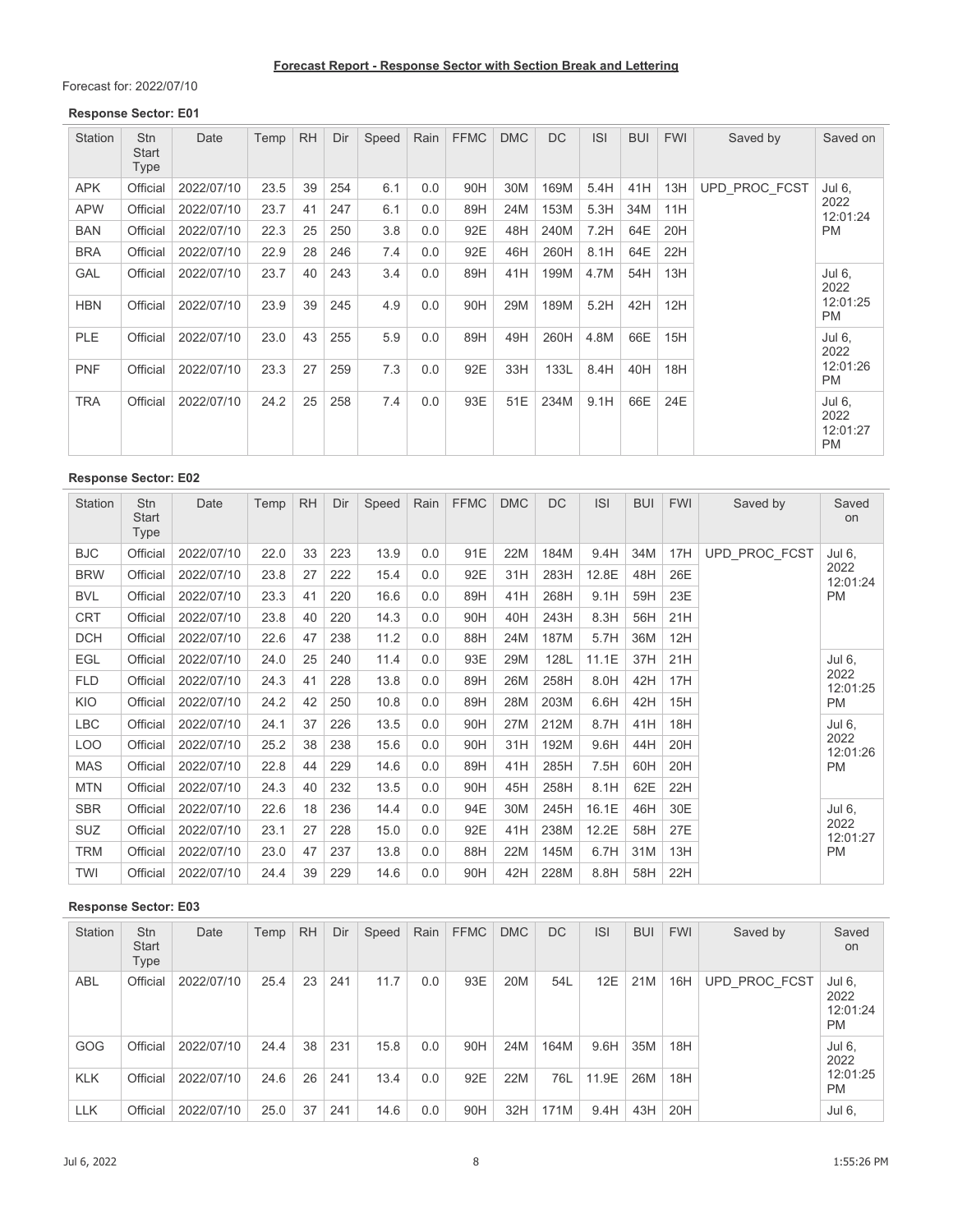**Forecast Report - Response Sector with Section Break and Lettering**

| Station    | <b>Stn</b><br><b>Start</b><br>Type | Date       | Temp | <b>RH</b> | Dir | Speed | Rain | <b>FFMC</b> | <b>DMC</b> | DC   | <b>ISI</b> | <b>BUI</b> | <b>FWI</b> | Saved by      | Saved<br>on                             |
|------------|------------------------------------|------------|------|-----------|-----|-------|------|-------------|------------|------|------------|------------|------------|---------------|-----------------------------------------|
| <b>MTC</b> | Official                           | 2022/07/10 | 24.7 | 38        | 238 | 14.9  | 0.0  | 90H         | 23M        | 117L | 9.2H       | 31M        | 16H        | UPD PROC FCST | 2022<br>12:01:26                        |
| <b>NAT</b> | Official                           | 2022/07/10 | 24.4 | 40        | 231 | 13.9  | 0.0  | 90H         | 27M        | 175M | 8.1H       | 39H        | 17H        |               | <b>PM</b>                               |
| <b>TIM</b> | Official                           | 2022/07/10 | 24.8 | 25        | 239 | 15.8  | 0.0  | 93E         | 26M        | 138L | 14E        | 36M        | 24E        |               | Jul 6,<br>2022<br>12:01:27<br><b>PM</b> |

| Station    | <b>Stn</b><br>Start<br>Type | Date       | Temp | <b>RH</b> | Dir | Speed | Rain | <b>FFMC</b> | <b>DMC</b> | <b>DC</b> | <b>ISI</b> | <b>BUI</b> | <b>FWI</b> | Saved by      | Saved<br>on                             |
|------------|-----------------------------|------------|------|-----------|-----|-------|------|-------------|------------|-----------|------------|------------|------------|---------------|-----------------------------------------|
| ARB        | Official                    | 2022/07/10 | 24.1 | 38        | 231 | 15.0  | 0.0  | 90H         | 19M        | 130L      | 9.0H       | 28M        | 15H        | UPD PROC FCST | Jul 6,                                  |
| <b>BNR</b> | Official                    | 2022/07/10 | 24.2 | 23        | 225 | 13.4  | 0.0  | 93E         | 33H        | 240M      | 13.1E      | 49H        | 27E        |               | 2022<br>12:01:24<br><b>PM</b>           |
| <b>CHA</b> | Official                    | 2022/07/10 | 23.4 | 41        | 228 | 16.7  | 0.0  | 89H         | 22M        | 177M      | 9.1H       | 33M        | 17H        |               |                                         |
| DAL        | Official                    | 2022/07/10 | 23.7 | 26        | 228 | 16.0  | 0.0  | 92E         | 28M        | 183M      | 13.6E      | 41H        | 25E        |               |                                         |
| <b>DIX</b> | Official                    | 2022/07/10 | 23.4 | 41        | 217 | 14.4  | 0.0  | 89H         | 20M        | 103L      | 8.1H       | 27M        | 14H        |               |                                         |
| <b>FLL</b> | Official                    | 2022/07/10 | 24.1 | 37        | 228 | 15.2  | 0.0  | 90H         | 20M        | 130L      | 9.4H       | 29M        | 16H        |               | Jul 6,<br>2022                          |
| <b>FOL</b> | Official                    | 2022/07/10 | 23.6 | 40        | 228 | 14.0  | 0.0  | 89H         | 21M        | 214M      | 8.1H       | 34M        | 16H        |               | 12:01:25<br><b>PM</b>                   |
| <b>MEA</b> | Official                    | 2022/07/10 | 24.0 | 35        | 224 | 13.8  | 0.0  | 91E         | 31H        | 194M      | 9.3H       | 44H        | 20H        |               | Jul 6,                                  |
| QRK        | Official                    | 2022/07/10 | 22.1 | 43        | 221 | 12.9  | 0.0  | 89H         | 28M        | 246H      | 6.9H       | 43H        | 16H        |               | 2022<br>12:01:26                        |
| <b>RAN</b> | Official                    | 2022/07/10 | 23.4 | 41        | 217 | 12.7  | 0.0  | 89H         | 24M        | 180M      | 7.4H       | 36M        | 15H        |               | <b>PM</b>                               |
| <b>SDL</b> | Official                    | 2022/07/10 | 22.5 | 47        | 200 | 9.7   | 0.0  | 88H         | 24M        | 223M      | 5.4H       | 37H        | 12H        |               | Jul 6,<br>2022<br>12:01:27<br><b>PM</b> |

# **Response Sector: E05**

| <b>Station</b> | <b>Stn</b><br><b>Start</b><br>Type | Date       | Temp | <b>RH</b> | Dir | Speed | Rain | <b>FFMC</b> | <b>DMC</b> | <b>DC</b> | <b>ISI</b> | <b>BUI</b> | <b>FWI</b> | Saved by      | Saved<br>on                             |
|----------------|------------------------------------|------------|------|-----------|-----|-------|------|-------------|------------|-----------|------------|------------|------------|---------------|-----------------------------------------|
| <b>BUD</b>     | Official                           | 2022/07/10 | 22.0 | 46        | 219 | 14.7  | 0.0  | 88H         | 20M        | 145M      | 7.1H       | 29M        | 13H        | UPD PROC FCST | Jul 6,<br>2022<br>12:01:24<br><b>PM</b> |
| <b>CMT</b>     | Official                           | 2022/07/10 | 20.7 | 58        | 210 | 17.9  | 0.0  | 88H         | 18M        | 178M      | 7.9H       | 29M        | 14H        |               |                                         |
| <b>DUB</b>     | Official                           | 2022/07/10 | 20.6 | 51        | 209 | 18.2  | 0.0  | 89H         | 30M        | 191M      | 9.1H       | 43H        | 19H        |               | Jul 6,                                  |
| <b>HOR</b>     | Official                           | 2022/07/10 | 21.9 | 54        | 225 | 16.2  | 0.0  | 89H         | 25M        | 161M      | 7.9H       | 36M        | 16H        |               | 2022<br>12:01:25<br><b>PM</b>           |
| <b>HST</b>     | Official                           | 2022/07/10 | 23.4 | 30        | 210 | 16.3  | 0.0  | 92E         | 31H        | 213M      | 12.8E      | 46H        | 25E        |               |                                         |
| <b>LUR</b>     | Official                           | 2022/07/10 | 19.6 | 57        | 202 | 16.0  | 0.0  | 88H         | 24M        | 147M      | 6.9H       | 34M        | 14H        |               | Jul 6,                                  |
| <b>MAN</b>     | Official                           | 2022/07/10 | 19.5 | 59        | 209 | 15.9  | 0.0  | 88H         | 22M        | 89L       | 6.7H       | 27M        | 12H        |               | 2022<br>12:01:26                        |
| <b>NCL</b>     | Official                           | 2022/07/10 | 21.0 | 53        | 216 | 17.2  | 0.0  | 89H         | 20M        | 119L      | 8.3H       | 29M        | 15H        |               | <b>PM</b>                               |
| <b>OBA</b>     | Official                           | 2022/07/10 | 23.4 | 29        | 216 | 15.5  | 0.0  | 92E         | 34H        | 217M      | 12.2E      | 49H        | 25E        |               |                                         |

| <b>Station</b> | <b>Stn</b><br><b>Start</b><br>Type | Date       | Temp | <b>RH</b> | Dir | Speed | Rain | <b>FFMC</b> | <b>DMC</b> | DC.  | <b>ISI</b> | <b>BUI</b> | <b>FWI</b>     | Saved by             | Saved<br>on           |
|----------------|------------------------------------|------------|------|-----------|-----|-------|------|-------------|------------|------|------------|------------|----------------|----------------------|-----------------------|
| <b>APT</b>     | Official                           | 2022/07/10 | 20.5 | 61        | 209 | 11.0  | 0.0  | 87H         | 17M        | 195M | 4.8M       | 27M        | 9 <sub>M</sub> | <b>UPD PROC FCST</b> | Jul 6,<br>2022        |
| COC            | Official                           | 2022/07/10 | 23.8 | 43        | 234 | 13.4  | 0.0  | 89H         | 22M        | 103L | 7.3H       | 29M        | 13H            |                      | 12:01:24<br><b>PM</b> |
| <b>FSV</b>     | Official                           | 2022/07/10 | 16.0 | 72        | 103 | 14.9  | 0.9  | 81M         | 12L        | 81L  | 2.7M       | 18L        | 4M             |                      | Jul 6,<br>2022        |
| <b>FTA</b>     | Official                           | 2022/07/10 | 21.9 | 54        | 224 | 14.2  | 0.0  | 86M         | 16M        | 151M | 5.2H       | 25M        | 9M             |                      |                       |